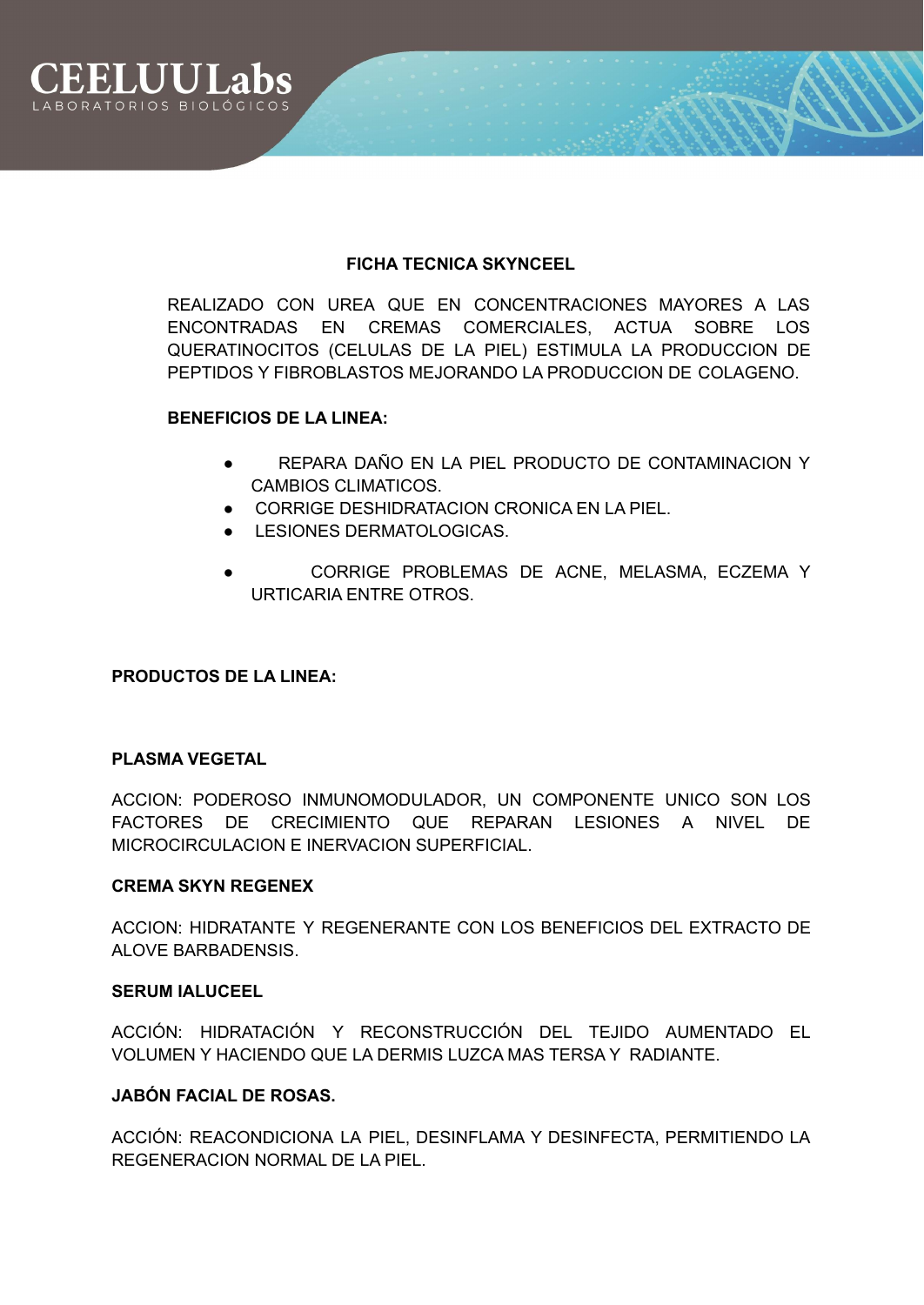

#### **GLICOLICO AL 20%**

ACCIÓN: FUNCIONA PARA CUALQUIER TONO DE PIEL, ELIMINANDO LAS CÉLULAS MUERTAS, SUAVIZANDO Y REGENERANDO LA DERMIS.

## **LONGEVIT NF**

ACCION: ANTIEDAD FORMULADA HOMEOPATICAMENTE CON VITAMINA B1, CLAVE EN EL METABOLISMO CELULAR EVITANDO EL DAÑO POR LA EDAD.

## **ACTIVOS PRINCIPALES:**

## **PLACENTA VEGETAL**

COMPONENETE PRINCIPAL ALOINA QUE APORTA PROPIEDADES ANTIOXIDANTES, CON LO CUAL AYUDARA A ELIMINAR EL EXCESO DE RADICALES LIBRES.

## **ACIDO HIALURONICO**

HIDRATANTE POR EXCELENCIA, Y RECONSTRUCTOR DEL TEJIDO DAÑADO

#### **ALOE BARBADIES**

TRATA ENFERMEDADES DE LA PIEL, CON ACCIÓN CICATRIZANTE POR QUE PROMUEVE EL CRECIMIENTO DE TEJIDOS, ANTISÉPTICA, HIDRATANTE, EMOLIENTE Y ASTRINGENTE, FUNCIONA EN SUPERFICIES Y MEMBRANAS.

# **EXTRACTO DE ROSAS**

ANTIARRUGAS NATURAL, FAVORECE LA PRODUCCIÓN DE COLAGENO APORTANDO FIRMEZA Y ELASTICIDAD A LA PIEL.

#### **GLICOLICO AL 20%**